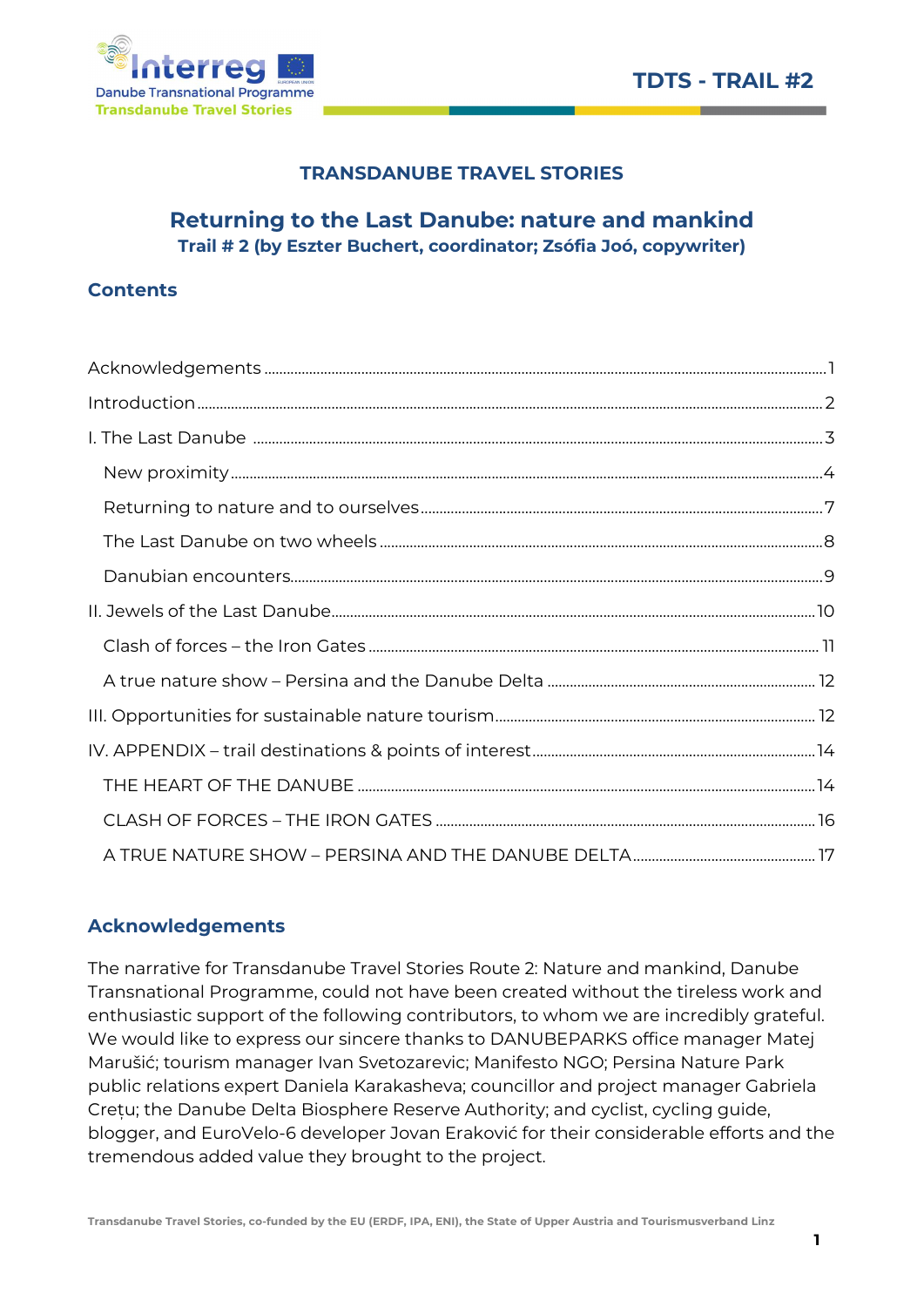

# Introduction

In the beginning was the Danube. Being Europe's most significant river, it nourished, protected, enriched and connected different groups of people as early as in prehistoric times, later providing bonds between countries and nations. Its life-sustaining freshwater has served as a rich source of fish and shelter, with fertile lands, fruit-laden orchards and shady groves providing ample building materials along the shore. The mighty river runs a total of 2880 kilometres; its east-west course connects the two sides of the continent and once traversed the vast Roman Empire. An indispensible and profoundly impactful part of everyday life in countless regions, it has always been a steadfast European symbol of grandness, even infinity. Napoléon Bonaparte rather reverently referred to the Danube as "Le roi des fleuves de l'Europe", the king of Europe's rivers.

The Danube is a vital life source for the millions who inhabit its shores. To them, it means livelihood, homeland, traditions, a place to rest, reeds filled with singing birds – a peaceful, tranquil respite from the hustle and bustle of day-to-day life. For millennia, the river has inspired artists, provided a secure trade route for merchants, and given rise to an improbably diverse range of culinary fish dishes. For whoever has been in some sort of contact with the Danube, it ultimately bears a unique, personal meaning and a multitude of bonds.

Adding to its cultural, economic, and historic importance is its incredible impact on the surrounding natural terrain. The Danube is a multifaceted, eternal, ever-renewing entity. Sovereign and seemingly inevitable, its currents have the power to transform rocks, earth, and sand to its own shape. Much more than just a body of water, it encompasses mountain rapids, lowland river stretches with floodlnds, hundreds of islands and thousands of plant and animal species. Its waters are home to the great sturgeon, one of the largest river-dwelling fish on earth; its shores are where Europe's oldest gallery forests are found, its delta is where huge colonies of pelicans nest, and its oxbows serve as hunting grounds for white egrets and black storks.

Despite a great deal of human interference, sections of the Danube river system remain virtually untouched, its ancient natural systems intact. Dozens of protected species have found a last refuge in its ecosystem. So why, one wonders, has it lost so much of its appeal as a tourist attraction? It's been years since the Danube was among the most sought-after destinations in Europe, say nothing of the world, although it still has tremendous potential.

Proceeding along the river in the direction of its flow, the Danube's upper and middle sections reveal a great number of opportunities for active recreation in unrivalled natural surroundings. Take the upper section of the river, for example, near the source of the Danube in Germany. Two headwater streams known as the Breg and Brigach converge near the town of Donaueschingen, where visitors can marvel at and explore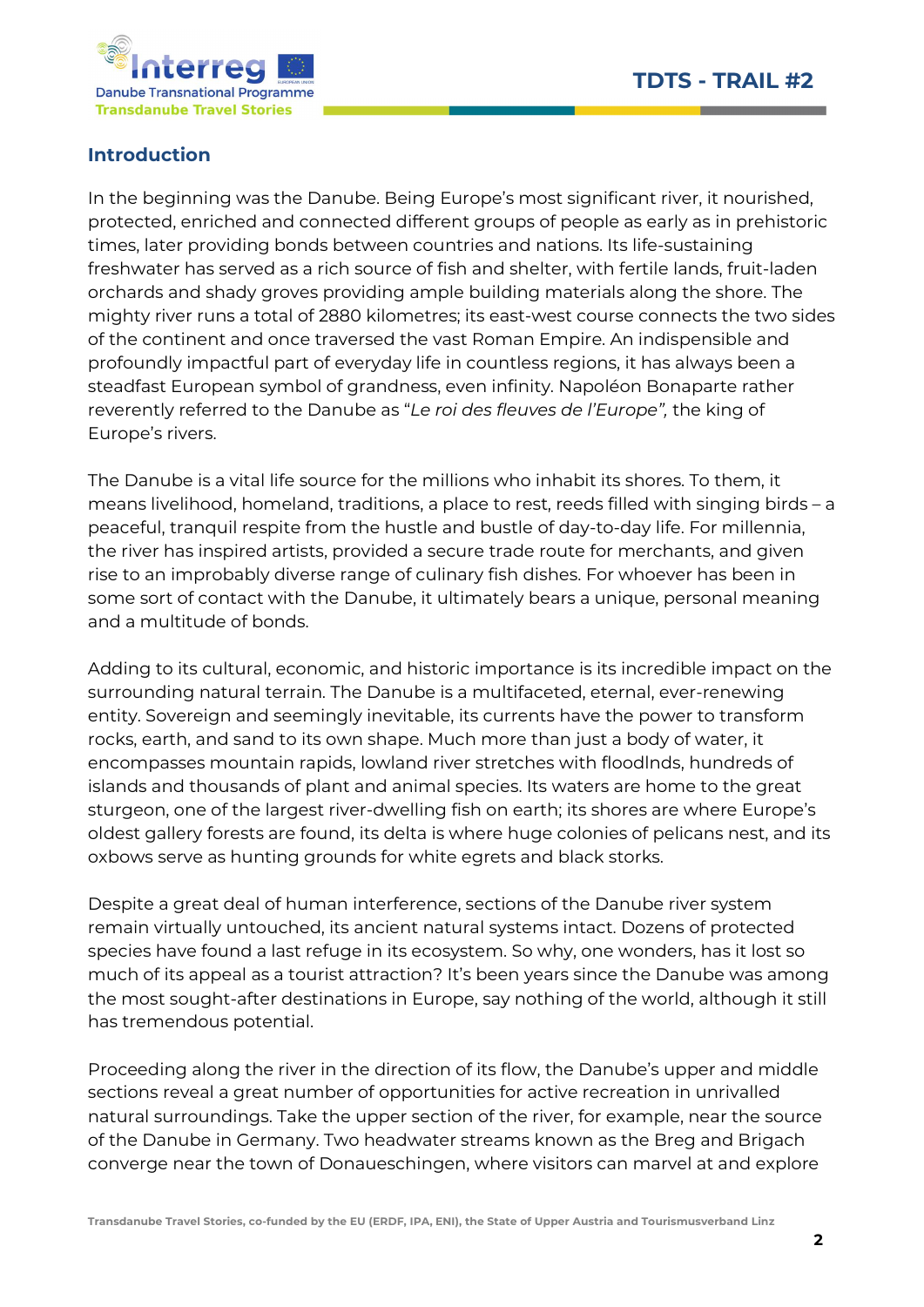

the magical slopes of the Black Forest. Somewhat further down the river is the Danube Riparian Forest corridor between Neuburg and Ingolstadt, a birdwatcher's paradise.

Continue along the river across the Austrian border and you will find the breathtaking Donauschlinge bend, followed by the Donau-Auen National Park near Vienna, where curious travellers can learn about the fiercely-protected, last remaining major wetlands environment in Central Europe. Further along, in the Hungarian section, is Szigetköz, the island plain noted for its low-lying watery flatland and shallow shoals, but also the Danube-bend separating the Börzsöny and Visegrádi mountain ranges, and Gemenc, the adventurous, mostly forest-covered floodplain – all of which allow the visitor to submerge in the highly diverse realm of the river.

Other thrill-seekers might be tempted by what lies further ahead, in the legendary, pristine and – for many of us – unknown wilderness in the lower Danube sections across the Hungarian-Croatian-Serbian border.

The sprawling green oasis along these middle sections of the river offers a blissful haven for water birds and fishes. This extremely disparate range of habitats and vegetation including marshlands, floodplain forests and wet meadows shifts with the flood dynamics in Béda-Karapancsa in Hungary, Kopački Rit in eastern Croatia and Gornje Podunavlje, a large protected area of wetland in the northwest of Serbia. At the same time the Iron Gates, a monumental gorge on the river between Serbia and Romania, offers visitors a breathtaking reminder of the ongoing grapping between humankind versus nature and carries a dubious message. Other marvels include Persina, an island-filled realm almost completely unknown to tourists, and the Danube Delta. The majestic finale of the river's nearly 3000 km long journey is a fantastic, 21 thousand-hectare wetland paradise. Visitors come to experience the largest remaining natural wetland's unparalleled richness and diversity, to immerse themselves in the transient essence of Europe's last unspoilt wilderness.

Reasons for the Danube's current lack of local and European tourism are complex and call for more analysis than we can offer here. However, one important aspect is a shift in contemporary pleasure-seeking. Modern-day travellers seem more inclined to pursue exotic destinations, luxury hotels and bustling cities to wilderness, to choose the adrenaline rush of urban parties over adventures on the languid river flowing just a step away. While many know of the existence of the Danube, few know very much about it; and even fewer know about the Last Danube.

# I. The Last Danube

The lower section of the Danube, in other words the reach from Hungary's southern border with Serbia and Croatia to the delta, holds what so many seek in remote Asian mountains or hot African sands: the promise of a return to, and reconnection with, unspoilt nature and with ourselves.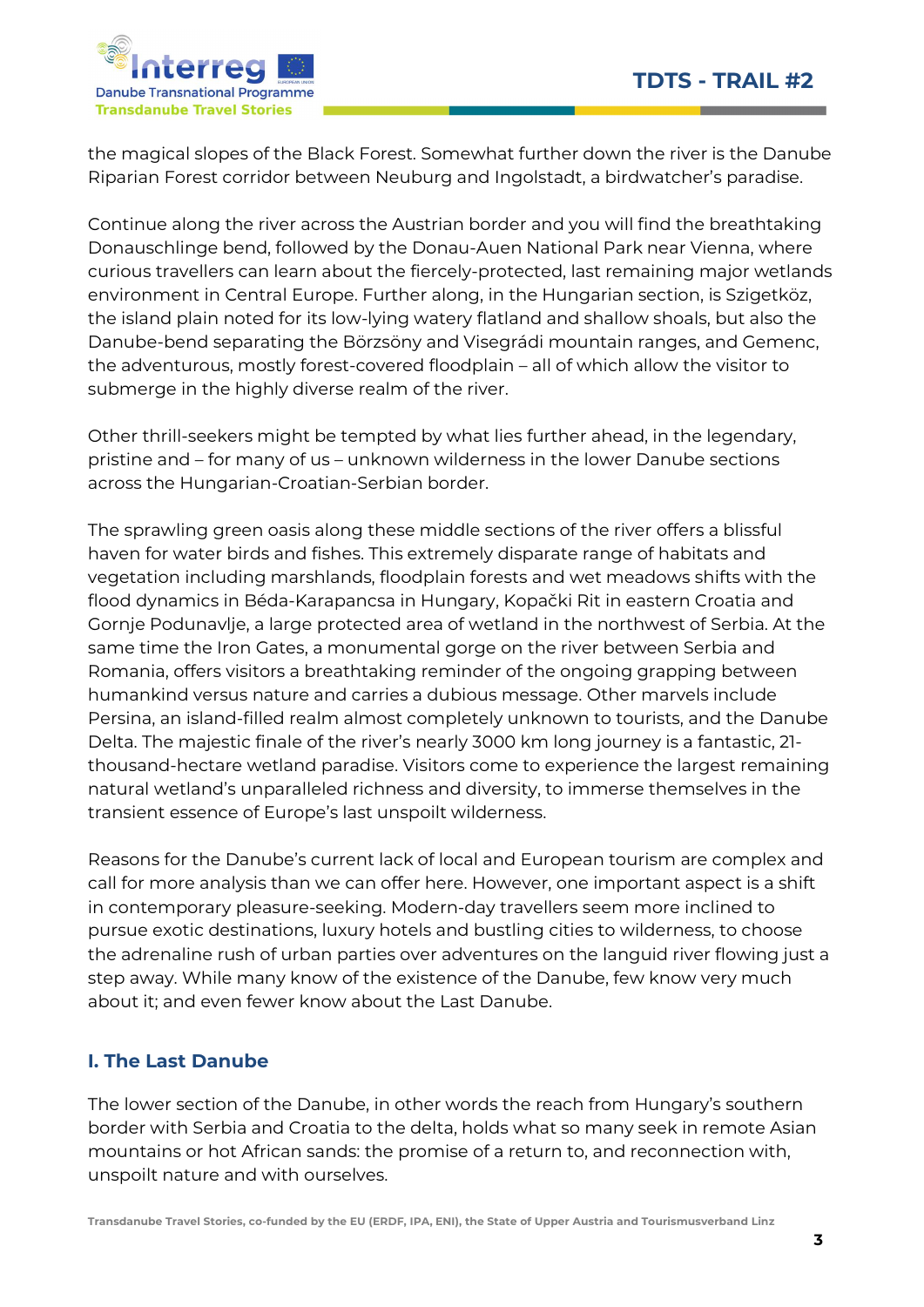



The Last Danube represents an end in two senses of the word. It is the final section of a massive river system connecting ten countries, and yet it also constitutes the last remnants of a majestic wetland wilderness that once covered half the continent. Its largely wild, unspoilt nature is unlike anything one can find in Western Europe or along the middle and upper sections of the Danube, where human development and activity have had a dramatic, ecosystem-altering effect. A visit to this romantic, pristine world is a must for city-dwellers longing for tranquillity and regeneration, a spirit-boosting retreat.

Any journey along the Last Danube involves a great deal of boundary-crossing, and not only in terms of geography. Travellers to this place find themselves transcending their own limits as well, moving beyond fixed mindsets and predetermined concepts of the world. The journey starts no later than your choice of destination and plans for getting there: with the decision to explore a watery wilderness as opposed to another decadent, empty, consumer-driven attraction. The moment you opt for regional transport over a globe-circling flight, browse rural tourist accommodations in lieu of five-star hotels, choose hiking boots and a backpack over high heels and a trolley bag, you have already transcended your own, engrained boundaries. So many details, adventures and experiences beckon just beyond the confines of 21st-century life, and all lie squarely beyond the comfort zones of most city-dwelling people. These experiences are opportunities for personal growth, a chance to step out of an often alienating, largely technology-driven world.

The Last Danube is a call to slow down. Those of us accustomed to a globalised, nonstop, plastic-producing reality have only hidden, rare, special experiences to gain, the simple pleasures of times past. This is an experience that confounds usual concepts of luxury, giving perpetually stressed contemporary people a way to comfortably and immersively enjoy freedom, find balance, and relish the sights, smells and feel of natural treasures. Those familiar with the burn-out and apathy of the Internet Age can reconnect with nature, explore a wilderness with the power to re-establish that everlonged-for – but so rarely attained – sense of emotional and mental well-being.

Yet in order to wholly understand what this invaluable region has to offer we also have to look at the relationship between man – the motivating factor in tourism – and the river. We must understand the kinds of diversions and pleasures that 21st-century people seek as well as their desire to return to nature.

# New proximity

In the beginning was the Danube – it is not without reason that this rephrased Biblical reference found its way into our introduction. The mighty river Danube is the lifeblood of this region's wildlife and history. Every life form and species, every habitat in its system has its source in the river itself. Prehistoric humans settled near it with good cause: the Danube offered protection. It meant a source of nourishment and drinking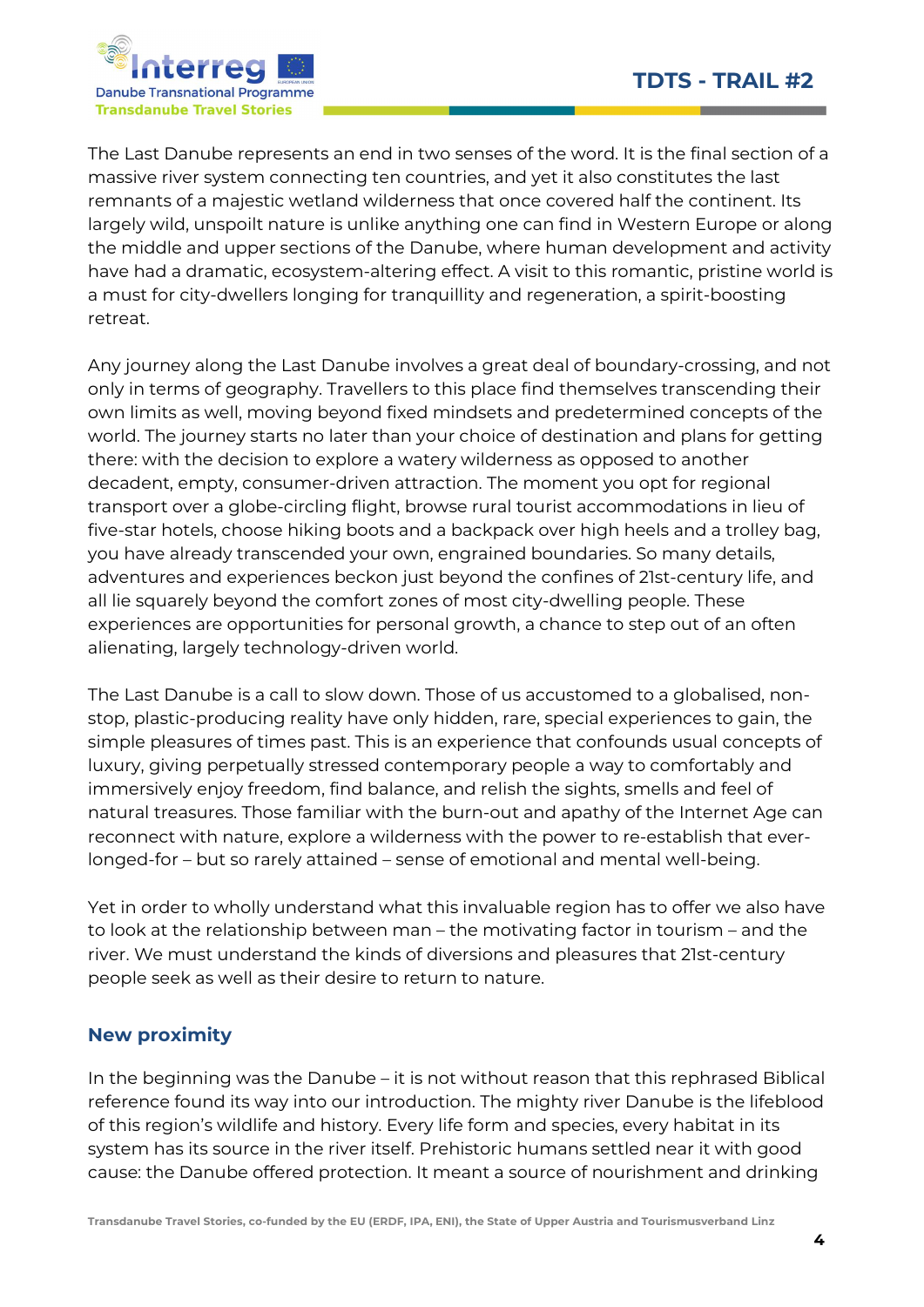

water, a sustainable way of life and a reliable waterway, but it also doubled as a line of natural defence, a buffer against enemy attacks and natural disasters.

This deeply entwined way of life and connection to the river continued as civilisation developed and is still evident today, with some substantial changes. With it came the advent of agriculture and domesticated animal husbandry, hydro-powered mills, innovations in trade, warfare and architecture. Where the processes of nature remained dangerous or unpredictable, humans transformed the river and floodplain to better meet their needs.

Human beings and the river coexisted peacefully for centuries. While our ancestors had a healthy respect for nature, technical developments and a growing nothing-is-everenough mindset have fuelled our appetite for possession, our need to intervene in nature and its processes for our own gain.

Twenty-first century city-dwellers along the Danube have simultanousley grown **too** close to the river and further from it than ever before. Never have they been so disconnected. Suddenly a hillside view of the river no longer suffices; anyone who could afford it claimed a piece of the river for him- or herself. Houses, villas, bars, docks and industrial structures have engulfed every metre of the river's shores, with some architecture boasting humanity's perceived sense of superiority directly on the water rather than simply next to it. This false sense of confidence has brought a rush of problems in its wake, from flushed-away homes to ruined existences, flooded roads and railway lines, prompting even more radical, drastic measures. Humans felt the last word was theirs, and aimed to prove it.

Sophisticated river regulation measures in the form of dams, dykes, sluices and power stations, a dramatic reduction of floodplains and forcing the Danube into a concrete bed have relegated this watery marvel to a simple urban construction. Most of its wilderness including the majority of its native wildlife has been eradicated, effectively decimating nature that dominated the land for millions of years. The remaining water bodies have been ransacked and violated, made little more than canals in many cases. Although the colours, ripples and sounds of the water continue to please eyes and ears, these sections are seldom a popular spot for strolls or picnicking. Most city laws and regulations favour commerce, mass tourism and urban development above all.

The river is a shadow of its former, majestic self, and few see its value for recreation or even nature. It is often perceived as just another body of water to be crossed, an impediment to the flow of urban traffic. Its overdeveloped shores have no remaining space; river-goers must content themselves with pontoons or barges when it comes to such simple pleasures as dangling a foot into the gentle waves or simply relaxing in their presence.

Ask the average Danubian city-dweller what kind of connection he or she has with the river and you are likely to hear something rather neutral. Many perceive the river as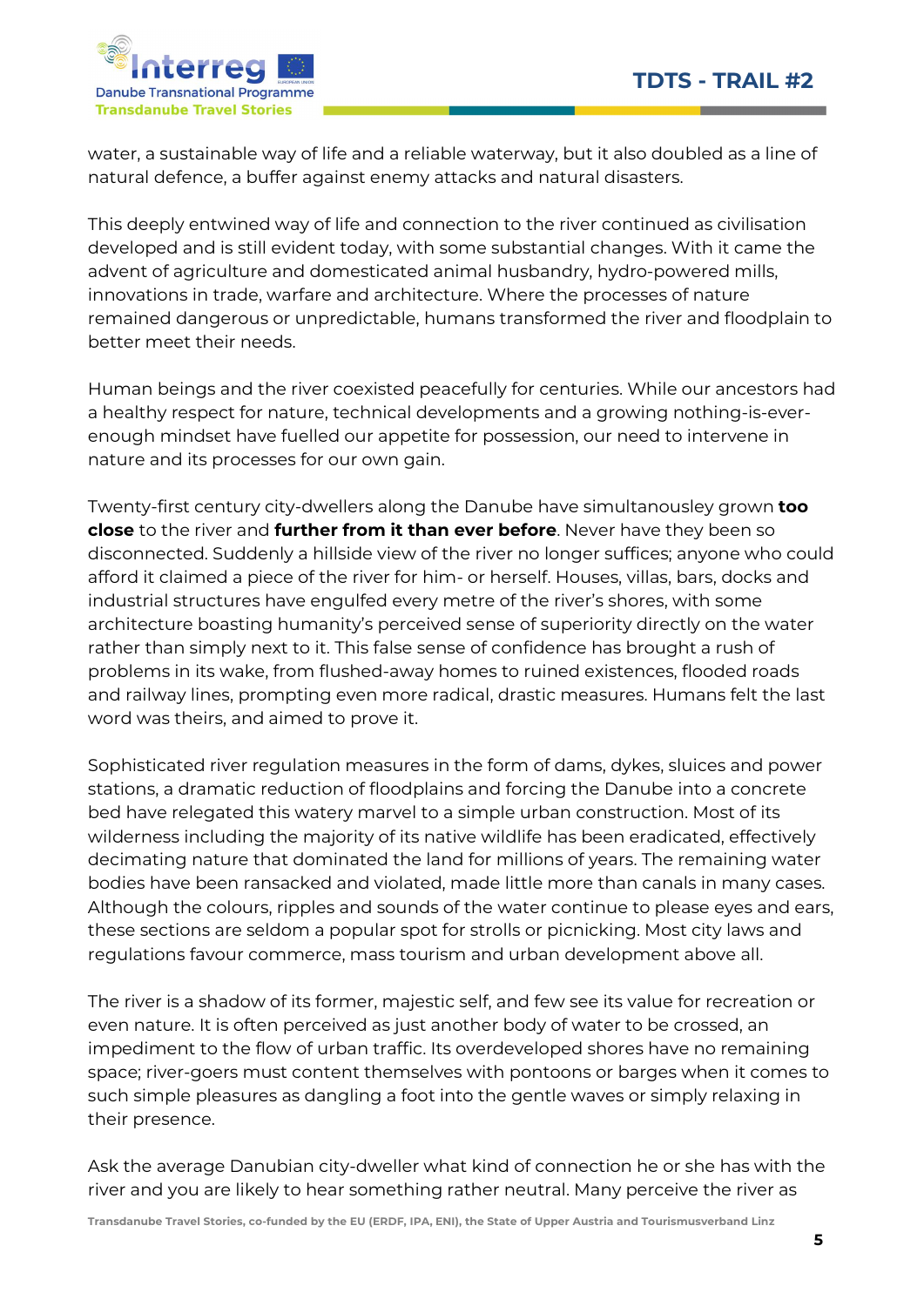

part of the city but nothing more, an element with no particular appeal nor any special connection to nature, for that matter. Few would describe it as a landmark of substance, a go-to attraction, a source of any kind of pleasure or recreation. Tell that same person about the magical wilderness and unparalleled beauty of the lower stretch of the Danube and their response will probably be one of surprise. Few people – even those living along the Danube's upper sections – are aware of the Lower Danube's natural splendour and tourism potential.

New proximity has a twofold meaning. While on the one hand it draws attention to a certain sense of alienation, an unfortunate outcome of overzealous river regulation and exploitation, it also points to a more positive future outlook. It sheds light on a means by which tired, over-stressed modern individuals can find their way back to nature, and by doing so come to recognise the urgency of preserving these last pockets of untouched wilderness.

Over-worked, over-extended Homo urbanus (urban man) urgently needs a place to slow-down and regenerate, to recoup the connection to a life-giving river. And yet for all its downsides, this lack of connection is not entirely negative. It could also be seen as an opportunity to re-establish and redefine this new connection on different grounds. Thus, the more exploitation-focused, suppressive approach could give rise to a more sustainable, humble attitude whereby man admits that preserving the last bit of wilderness of the Last Danube goes hand in hand with a human-scale, sustainable type of recreation in nature. The Last Danube is an exquisite location and the last opportunity to foster this new type of consciousness, this novel approach to the wild. In it lies the hope that Europe might yet rediscover that "biotic highway", that mighty channel connecting the lives, cultures, economies and futures of the entire region. An ideal scenario in which as many people as possible look to the riparian wilderness for adventure and recreation – and by doing so ensure the survival and protection of its habitats, iconic sights and as-yet-unexplored areas along the lower sections of the river – can only be attained via humble, respectful reconnection with the Danube's wildlife and other natural treasures.

Tourist attractions of the Last Danube such as the vast, rich floodplains stretching across political borders like Béda and Karapancsa in Hungary, Kopački Rit in Croatia, Gornje Podunavje in Serbia, the breathtaking Iron Gates, the infinite island world and captivating wildlife of the Danube Delta are all unique, if vulnerable locations. Sustainable tourism in this case could mean visits to specific points of interest that can be accessed by means of local community transportation, with a focus on active recreational activity programmes, local accommodation and restaurants offering an answer to urban visitors' unspoken questions. City-dwellers want to know how to return to themselves, so to speak, how to feel a stronger sense of connection to the Earth and nature and take it to a new level, how to find peace and slow the pace of life, restore their emotional well-being.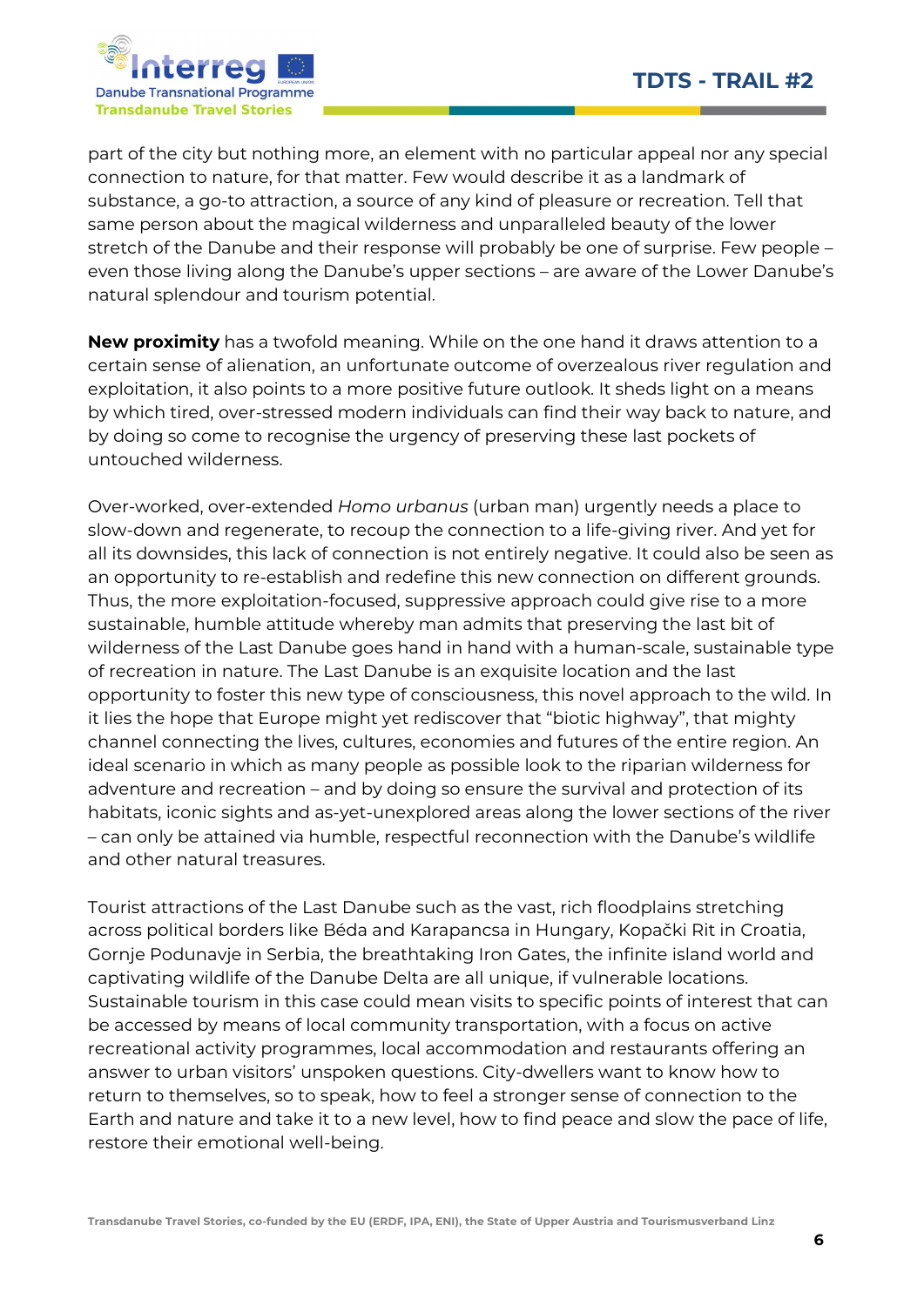

### Return to nature and to ourselves

Recent decades have seen a number of social and economic changes (scientifictechnological developments, expanding human horizons, and an accelerating consumer lifestyle), many of which have taken a toll on human physical health and overall well-being. The solution? The same "revolutionary" one that our ancient ancestors knew all along, with the research to support it: many of these harms can be offset by a return to nature, an encounter with the wild. Fresh air fuels both the body and the mind; sounds, shapes, scents and colours encountered in nature are tranquillizing, restorative, and energy-boosting. These experiences have a positive, regenerative effect on humankind, body and soul.

One thing is clear: man is a part of nature, man is nature, not an outside observer. It is only in recent centuries that this fundamental, millennia-old sense of oneness has fallen by the wayside. This alienation from nature – along with reduced opportunities to interface with the few remaining bits of nature we have left – has contributed strongly to rising stress levels, reduced concentration, caused creativity and motivation to lag, and sometimes come hand in hand with a rise in mental and physical disorders. The capitalist treadmill that is our modern, accelerated and globalised world – coupled with its focus on earning money, climbing career ladders and acquiring possessions – can lead to burn-out, anxiety, sometimes even significant psychological disorders that can be observed in every nation, social class and demographic group. This overheated pace leaves people with almost no time to relax and regenerate, which is why it is no wonder that fewer and fewer people know what true, holistic rest and relaxation even mean anymore.

Few would deny that an outdoor stroll causes stress levels to drop. Even a simple walk outside can be an inevitable energy boost, offering an escape from the everyday grind. Joggers report feeling fresher after a short run, a rebound of creativity and mental agility. Outdoor activity can restore a sense of calm and balance, make a person able to relate to his or her environment in a more positive, focused way. We might also feel more emotionally and mentally present outdoors, in our natural environment, than at any other time.

Luckily, more and more city-dwellers seem to be consciously seeking out a reconnection with nature. This desire to re-live, re-discover or re-establish the ancient human-nature bond is far from exclusive to eco-tourists; it appears to be a larger, socially-driven need felt by a range of different kinds of people – a fact that speaks to Lower Danube's many untapped possibilities and substantial tourism potential.

More and more people are looking for ways to escape and slow down, and yet few have even the faintest idea of where to start. Despite the skyrocketing number of exotic nature tourism destinations around the world, the wetland wilderness along the lower part of Europe's second biggest river seems completely off the radar. The vast majority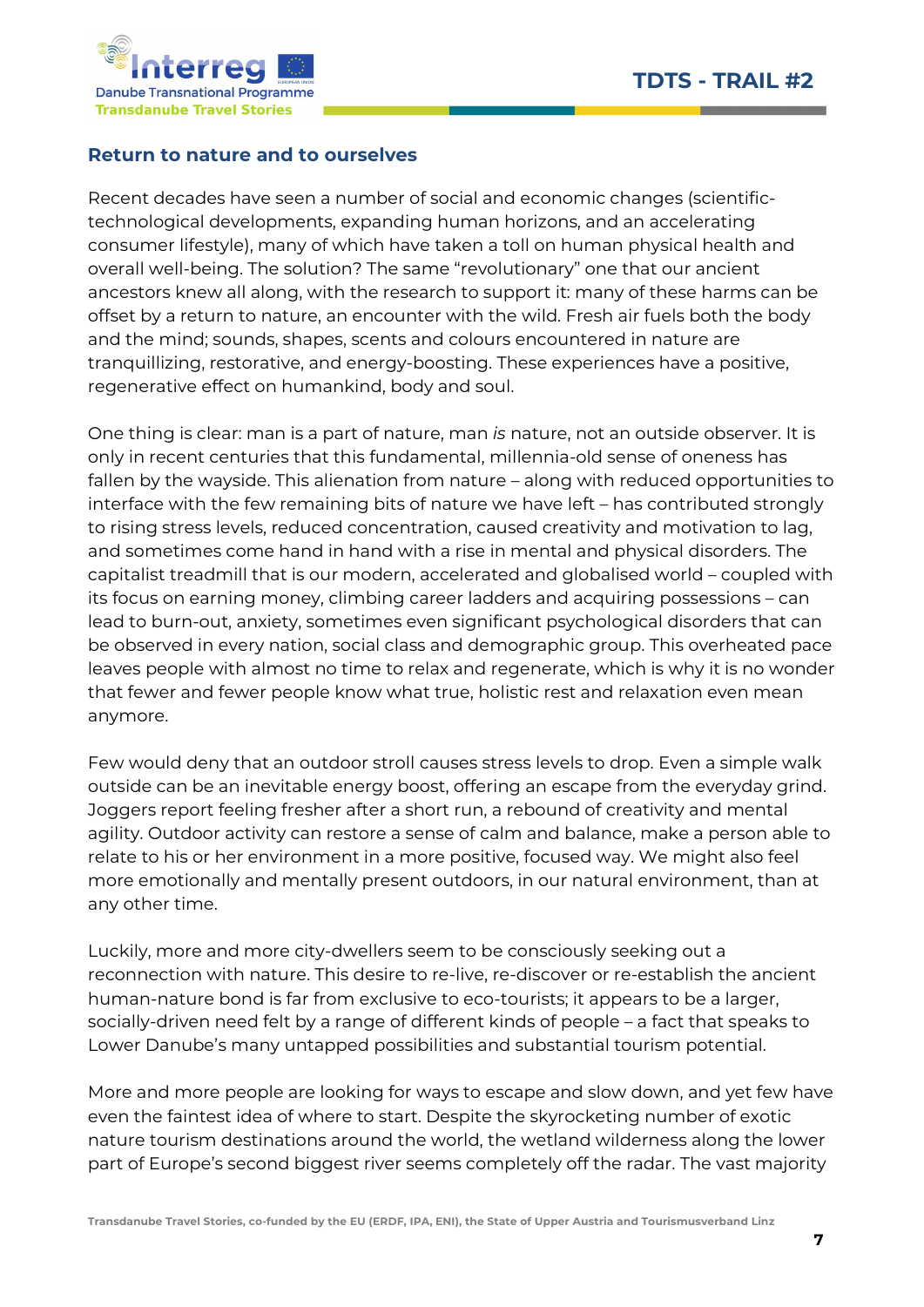

of tourists are oblivious to the Last Danube and the many fascinating sights it has to offer.

The experience of hiking, cycling, pilgramaging or kayaking in Europe's last wetland wilderness stands in stark contrast to empty, fast-paced weekdays. The Lower Danube can be a welcome relief from the artificial, bustling impulses of city life, offering an unparalleled, one-of-a-kind encounter with nature that is every bit as tranquil, harmonious, and enriching as the city is hectic.

Visitors to this area can enjoy such simple, yet unforgettable experiences as dining leasurely on a traditional fish dish, climbing a hill, dangling their feet in the cool waters of the river, relaxing on the banks and counting passing clouds overhead, enjoying the sound of lapping waves and the splashing of a stream. The Last Danube is a chance to slow down, unwind, and take in your surroundings using each of your five senses.

# The Last Danube on two wheels

The best of the Lower Danube comes to those in hiking boots or paddling a boat or kayak, where the slow pace and prolonged contact with nature reveal life at its fullest. That said, boating and exploring on foot aren't the only ways to experience this incredible environment. Although conquering the Last Danube on two wheels takes serious determination, anyone who does it will have plenty of glorious adventures to show for it. The EuroVelo bicycle route is definitely worth a try, whether you're one of the ever-growing number of flashpackers (i.e. travellers in their 30s and 40s who were born to travel, actively seek out authentic encounters and have the budget to experience the best every destination has to offer), organising a family trip or, in some river sections, an older cyclist eager to enjoy the sights.

The bicycle is a wonderful, noble and sustainable tool that deserves to be used in worthy surroundings such as the beautiful landscapes of the Last Danube. Cyclists have far more opportunity to listen to, absorb, and feel their environment than those travelling by car. Navigating a bicycle is a matter of slowness, passing lightly through verdant paths bursting with life. It involves the constant, mindful stringing-together of impressions and an awareness of your route, an interweaving of precious memories. It means taking the time to enjoy a coffee at a local bar, booking accommodation at a village bed and breakfast, sampling the local cuisine, resting for a few hours, allowing your senses to be overcome with the river's smells and sounds, its simple pleasures.

All that takes time and patience, for the Danube is a massive, quiet, slow-moving entity. It can take a while to adjust to that languid pace, to appreciate its slow flow rather than fight it. That and more makes it all but impossible to really travel the river in a motorised package tour, where quickly-passed kilometres are often lost ones – rushed encounters that are hard to recall in retrospect. For this reason and more, many see the bicycle as the key to adventure and one of the best ways to connect with the Danube and its environs.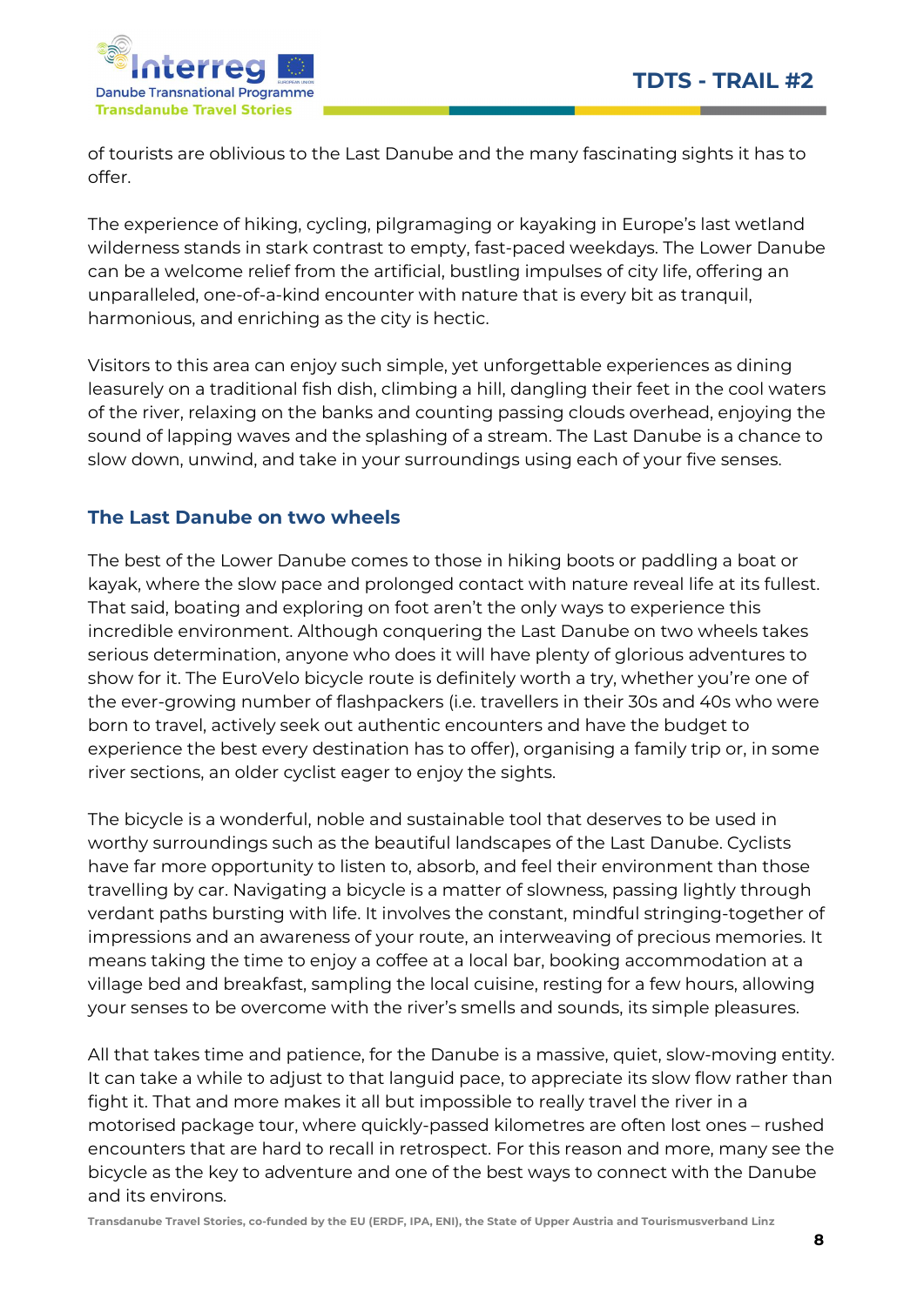

### Danubian encounters

The Lower Danube is a place unlike any other when it comes to communing with nature and to active recreation, but also for up-close experiences of natural forces and processes. Unlike fully-booked hotels and overcrowded beach resorts, the Last Danube and the wildlife of this living river is something that will never lose its appeal and that more and more people will want to discover and experience.

Yet each encounter is different. The Last Danube can never be experienced the same way twice, which might explain why every single encounter with it feels so valuable. Travellers soon discover that the river will never be the same again.

Reasons for this have to do with much more than the succession of seasons; they involve the magic of a changing wilderness, the ever-evolving, ever-transforming flux and flow of a mighty river, connecting everything. Seemingly endless reed beds, disappearing and reappearing islets, the sandy and gravelly ground on the outskirts of settlements look different every time, bring fresh sights, new revelations and unique sounds to every single visitor. A traveller could return to the exact same spot year after year; he or she would find nothing of the permanence evoked by big-city concrete or stone edifices, only playful transience, tricks of nature.

But how could a small pixel remain static if the larger view of the Last Danube as a whole shows a much more varied picture? The nature in the Danube's lower reaches is incomparably varied – a diversity and richness mirrored by the multitude of economies, cultures, art traditions, and ethnicities along its shores.

This wetland wilderness with its vast stretches of untouched landscape, abundant rare plant and animal species, astonishing array of habitats and potential experiences, might well be a grandiose **symphony** performed by a mighty orchestra. Pulsating with life, the monumental musical piece would tell of rapid streams finding their way down a mountain, of a young river winding between rocks, cutting through slopes, of mindblowing depths and the pure, elemental force rushing across artificial dams and sluices. It speaks of cool shade, ancient trees weeping above waves, the endless sunlit peace of reeds brightened with birdsong, of the motionless charm of swampy oxbows, hundreds of animals and plants.

The symphony that is the Danube's lower reach tells of the last remaining wetland wilderness – a wilderness with bewitching qualities, one that can easily charm if given a chance. It strikes visitors with its power, liberates them from the dull weekday grind, transports them to a simpler, more honest world where human beings once lived in nature as part of nature, in symbiosis with this life-giving river.

Transdanube Travel Stories, co-funded by the EU (ERDF, IPA, ENI), the State of Upper Austria and Tourismusverband Linz Of course, not even the lower reaches of the river have remained completely untouched. Traces of human impact appear almost everywhere. At some places,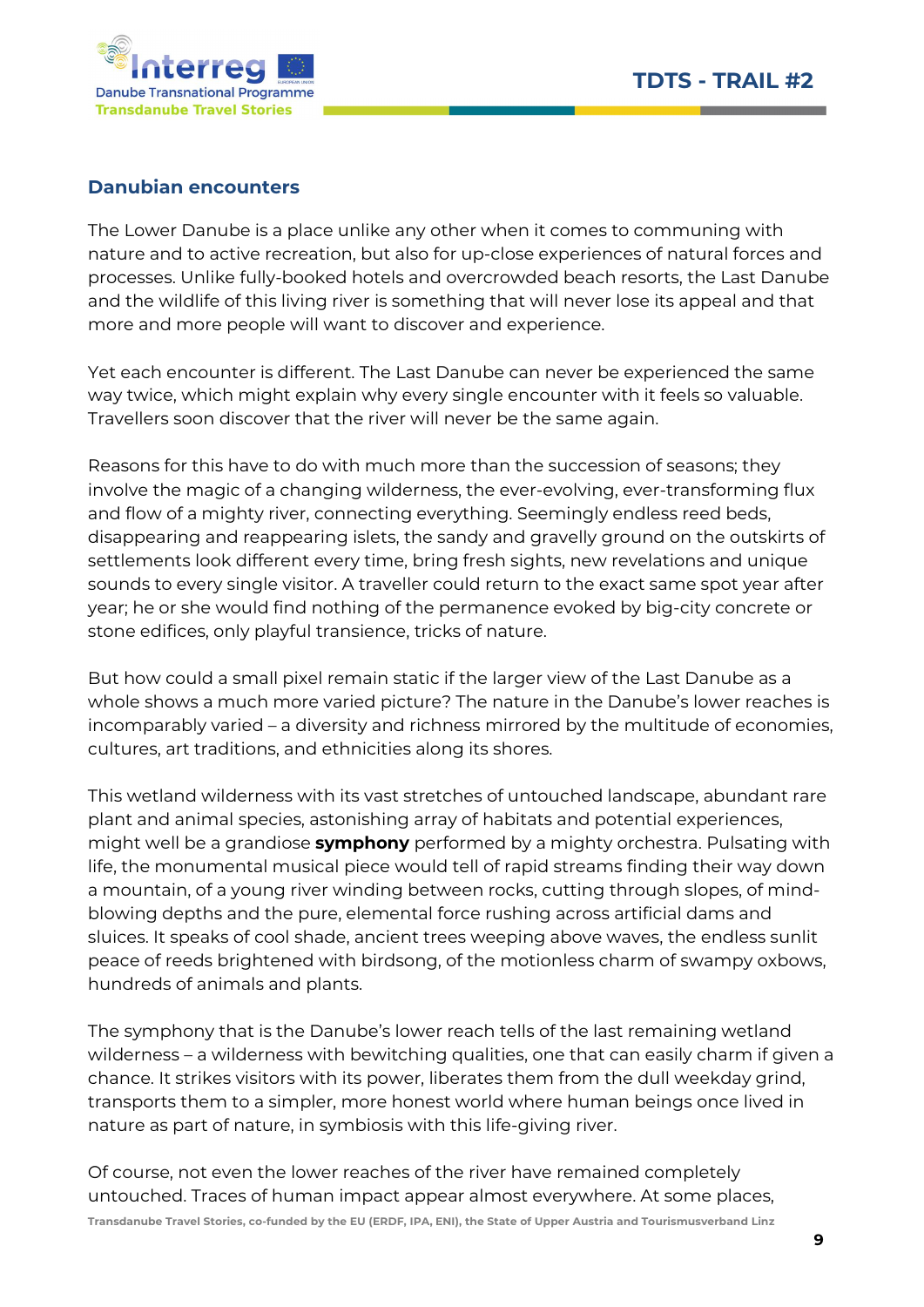

especially near cities by the river, the Danube flows past monstrous docks, industrial plants or agricultural lands. The remaining, valuable habitats are sometimes replaced by hybrid tree plantations, roads or crumbling ruins.

At the same time, the Last Danube, as we move towards its estuary, sings of everchanging, roaring floods with different sounds, delicious crops in fertile lands along the riverbank, fish teeming in slow-flowing bends … all the value, the abundance the river has offered and continues to provide to this day.

Focusing more on the comparison of the Last Danube's tales to nature's music – a monumental orchestral concert –, visitors can encounter an immersive, spiritual masterpiece, and can experience it with all their senses. To follow the course of the river is to witness the unfolding of three movements, each complete in its entirety yet characteristically different, all merging into a perfect symphony. These melodies perfectly complement each other, showing multiple, different facets of this vibrant, blue-and-green giant at once. After the quiet, mysterious and softer andante of the heart of the Danube, it changes abruptly to a rapid, swift presto voice at the Iron Gates. It then reaches the mighty Delta, where its tones dissolve in a flashy and ornate, superior menuetto climax, reaching towards infinity.

If, however, the majestic river is analysed with the eyes of the naturalist, one will find similarly diverse, yet obviously cohesive habitats along its terminal section. After the adventurous marshes, forests and floodplain meadows of Kopački Rit, often called the heart of the Danube, it is the Iron Gates region that demands attention with its highrising cliffs of the gorges separating the Carpathian Basin from the Balkan Peninsula, followed by a gradually slowing river section restrained by hydroelectric power stations. It first reaches Persina, then extends a fan of tributaries to the Black Sea, creating millions of small islands before finally depositing its load in the estuary area – a spectacular haven for plant and animal species.

Representing unrepeatable, unique diversity as far as the eye can see, the Last Danube really is the alpha and omega of the last remaining European wetland habitats.

# II. Jewels of the Last Danube

Travellers seeking a way back to nature have three key destinations to look forward to, each of which offers an astonishing lesson on the immense power and significance of the river. While **the Heart of the Danube** constitutes a highly demonstrative master example of how man has co-existed with nature for centuries, **the Iron Gates** illustrates the constant, incomprehensibly forceful clash of water and rocks, those two elemental materials. Finally, the Danube Delta region reveals the area's former natural state in its most complete form – the world before humans, now mostly lost.

And so the Last Danube speaks to everyone. In it, we find a slower, more peaceful world – a glimpse of nature's untouched face with enough attractions, sights and adventures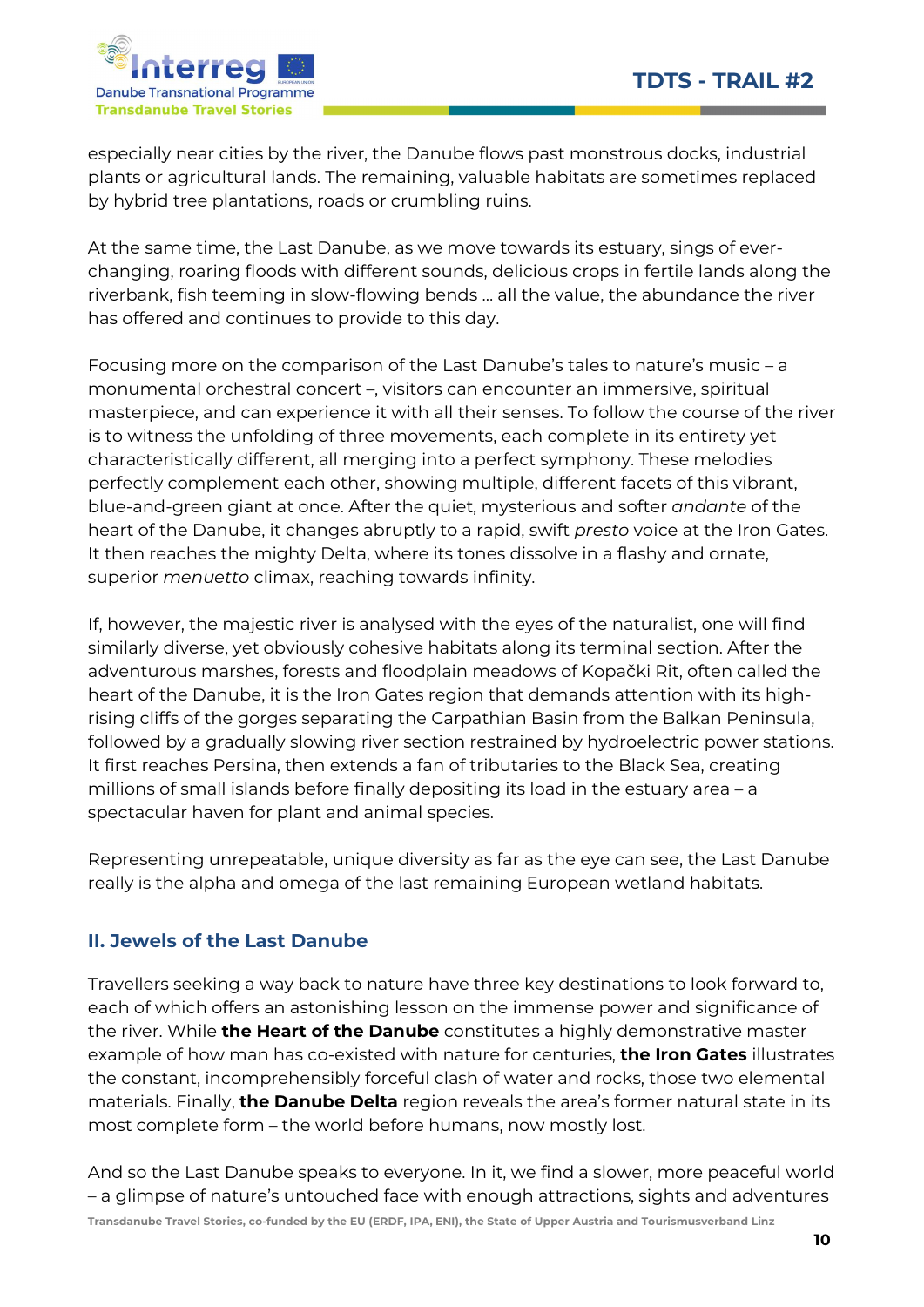

to rival any mass-tourist hub. It speaks of moderation and contemplation instead of uncontrolled consumption, human scale instead of globalism. Visitors come to appreciate slow processes over rapid ones, learn to rediscover themselves as opposed to chasing new stimuli.

# The heart of the Danube – Gemenc – Béda-Karapancsa – Kopački Rit – Gornje Podunavlje

Almost right at the geometric halfway point of Danube's nearly 3000 km long journey, around the entrance to the middle section of the river, lies a vast, continuous floodplain. It is shared by three countries: in Hungary Croatia and Serbia.

As a result of slow, considerate tourism development in recent years – preserving the full authenticity of the area – visitors to the Heart of the Danube can experience it on foot, cycling, or with a short boat ride. Given the relatively high number of public transport options and rural tourist accommodation possibilities, travellers wishing to return to nature can experience the stunning wildlife of Kopački Rit and Gornje Podunavlje comfortably, at their own pace, accompanied by local guides, whilst also learning about local, ancient, natural crafts and traditions.

The once-agricultural landscape began to change around the time of the Ottoman Empire, giving rise to the extensive, pristine floodplains and forests we see today. Kopács Meadow (Kopački Rit) – the real natural treasure of the region, now a strictlyprotected preserve – retains the untouched, ancient appearance of the Last Danube. One of Europe's best-preserved natural floodplains promises an adventure, a journey through time that no self-seeking mass-tourist destination can offer. Visitors can choose to immerse themselves in this world of seemingly endless reeds on foot, cycling or even on water; it holds endless potential for colourful, exciting, unique experiences for individual travellers and family holidaymakers alike.

# Clash of forces – the Iron Gates

The magnitude of the most famous Danubian gorges is simply impossible to explain – it has to be witnessed, experienced in person. The Iron Gates are the most amazing, most picturesque section of the Lower Danube. At the same time, they are also the most obvious evidence of the infinite clash of powers between water and rock, and the force with which water has carved a way for itself. Austere and striking with steepwalled, towering cliffs at both sides of the river, they are nothing less than aweinspiring – a spectacular masterpiece of nature. While the Romanian side of the gorge is known as Iron Gates Natural Park, the Serbian part is known as Đerdap National Park. A Romanian-Yugoslavian hydroelectric power plant was built here in the 1970s and '80s, effectively "taming" the Danube. The development raised the water level, creating the beautiful artificial Lake Đerdap. The grand project had a devastating impact on the local fauna and flora.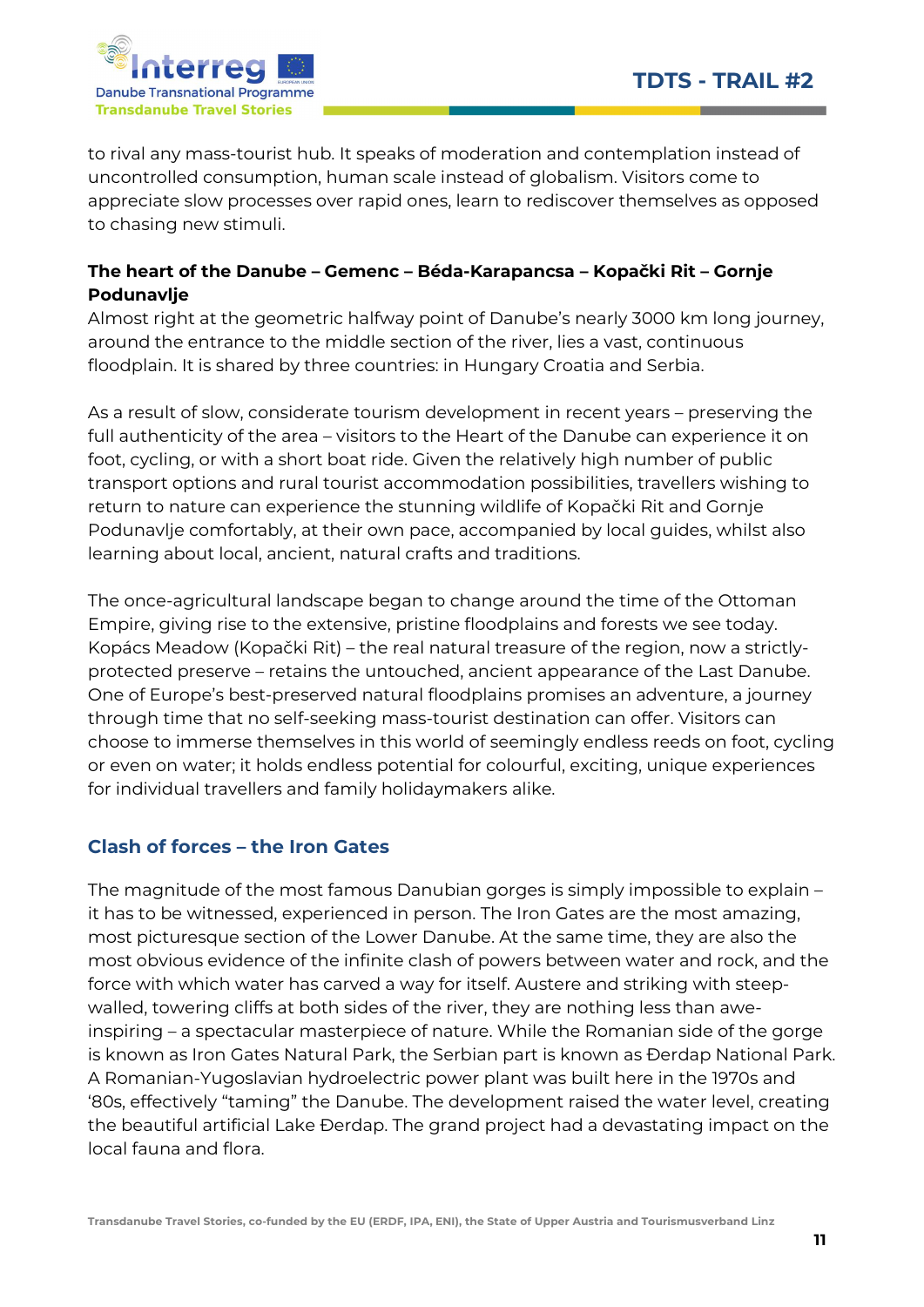

The Danube and its surrounding nature have doubtlessly paid a huge price for rigorous river regulation efforts. Nevertheless, it still has substantial natural and human-made sights to offer, even beyond the breath-taking geographic conditions of the gorge and the enormous size of the hydroelectric power station, both of which make this mysterious region a noteworthy or must-see destination.

# A true nature show – Persina and the Danube Delta

The Last Danube, as if only intentionally, saves its dizzying finale for the very end, where a majestic delta meets an enormous island world, an area braced by a forking river with millions of tributiaries leading to the sea. The Danube's estuary is the ultimate nature show, a place teeming with life where the diverse essence of the wetland wilderness, some of it still untouched, can be admired in its entirety.

Only few know that the area boasts not one, but two special destinations, both abounding with wild islands begging to be explored. Backpackers and cyclists would be loath to skip the Bulgarian section, a lesser-known but dazzling part of the river inhabited by a rich variety of protected birds and fish species. Exceptional cycling routes include the one along Rusenski Lom, the Danube's last major right tributary before it meets the Black Sea. Rusenski Lom Nature Park is a veritable treasure trove of stunning attractions.

This unparalleled show of nature peaks as the river finally reaches the Black Sea. The Danube Delta, a vast expanse of water and reeds, is a spectacular place of breathtaking biodiversity – a world of peace and mystery teeming with untold life-forms. It is here that the monumental orchestra concert crescendos, where all themes collide into a single, fantastic final symphony trumpeting the majesty of nature. This is the Danube untouched by the rhythms of the modern world, a place where time abides other rules. Its calm and serenity are nothing short of awe-inspiring, an experience not to be missed.

# III. Opportunities for sustainable nature tourism

The Last Danube holds tremendous tourism potential, and its natural treasures will doubtlessly delight any hikers or holidaymakers who are receptive to them. While major plans and concepts designed to tap this potential are truly justified, the more important goal is to protect and preserve the exceptional habitat along the lower reaches of the Danube – and to facilitate what might, unfortunately, be our chance to experience it.

Transdanube Travel Stories, co-funded by the EU (ERDF, IPA, ENI), the State of Upper Austria and Tourismusverband Linz Mass tourism and consumer-driven holiday making have had an incredibly negative impact on places around the world and typically come with a huge ecological footprint. Still, there is no reason to expect that the fate of popular destinations drained of their uniqueness, originality and character, and void precisely because of their uniformed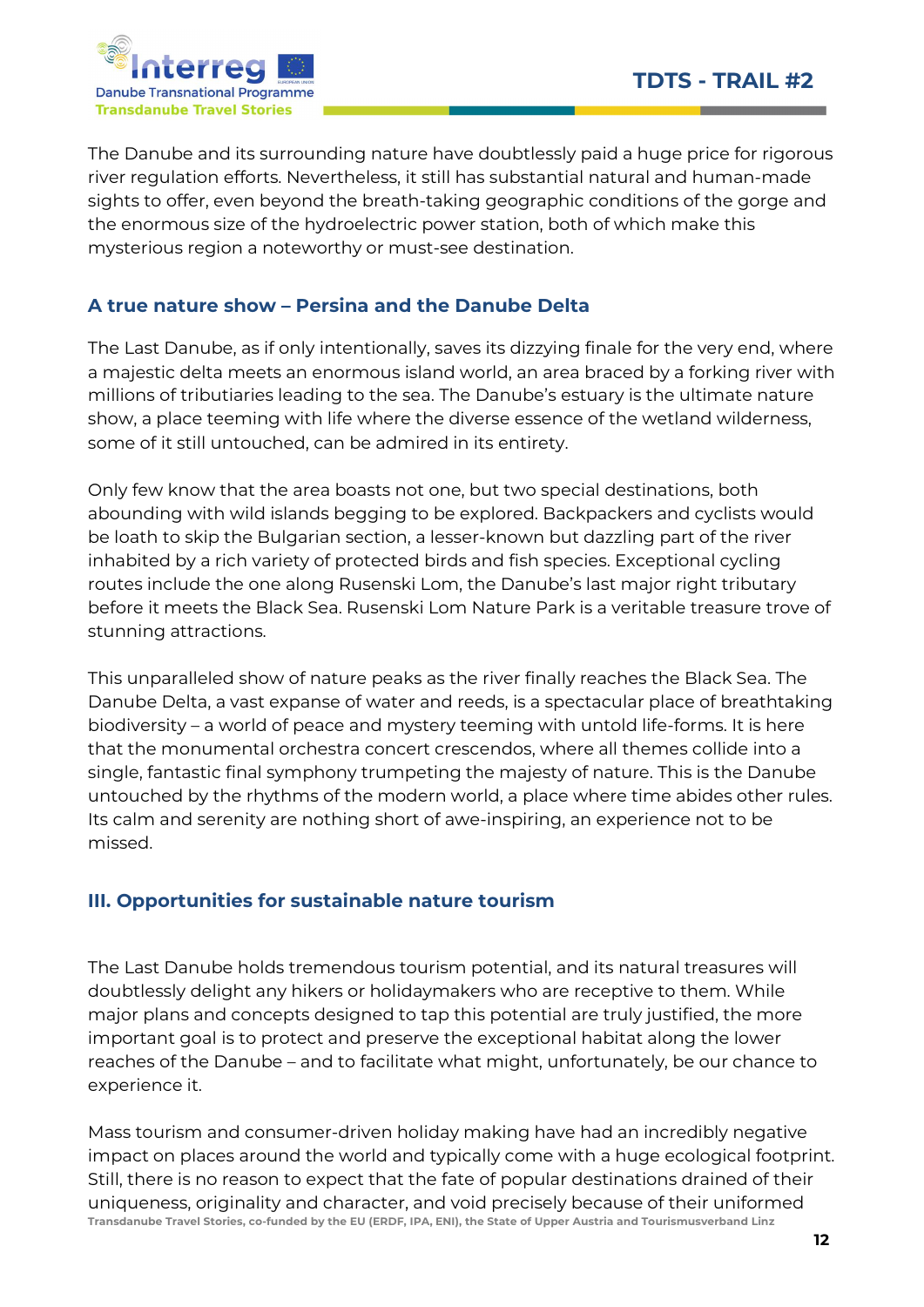

infrastructures and plastic clichés, is one that the Last Danube will have to share. After all, there are other, increasingly popular ways that even large numbers of people can explore the wilderness while preserving the area's largely unspoilt state.

Dynamic trends surrounding ecotourism, slow-living and mindfulness have created the perfect framework for positioning the Last Danube's natural treasures and underscoring their appeal. Holidays and tourist excursions relying on local resources, local transport, small businesses and village accommodation hold inevitable appeal for those interested in these mindful, eco-aware movements and will not harm the region's many sights. The area need not succumb to the dark side of contemporary mass tourism.

Enabling an opportunity to re-consider and reinforce our relationship with nature – not to mention building a sustainable nature-tourism concept – would considerably contribute to the physical and psychological well-being of humans. It is also the only way to prevent rampant exploitation of the region.

The danger is real. If infrastructure development and large-scale service and hotel investments are allowed at the outset, then those few remaining wilderness destinations – the essense and soul of the Last Danube, still largly unmolested and currently only accessible with meticulous planning – will soon disappear. New proximity means cultivating a gentle, respectful, caring type of tourism that protects natural values.

Enabling access to the Last Danube's wildlife and natural treasures also provides an excellent opportunity to shape tourist attitudes. In contrast to the now typical tourist approach – one that involves wanting to instantly see, live and experience everything, in all its splendour, at the touch of a button – it presents an alternative form of exploration and discovery based on patience, humility and acceptance.

Nature is not a robot, not a zoo, and certainly not a static exhibition. The dazzling snapshots seen on social media platforms, brochures and programme guides take many days, weeks or months of work to create. One can hardly expect every individual visitor to be able to see what promotional images show on a single visit while also avoiding mud, insects, obstructive vegetation and poor weather.

Yet with proper education and expectations management, it is possible to emphasise the uniqueness and unrepeatability of such encounters with nature and the sheer grandiosity of the Last Danube's thousand faces and constant changes, or even to help create demand for them. In a world where virtually every individual is seeking something special and unparalleled, the value of one-of-a-kind, personal, intimate encounters and experiences could very well generate tourism in the entire region. Slow-paced tourism that enhances personal well-being, enables a true understanding of and full immersion in nature could ultimately satisfy a deep-seated, critical human need.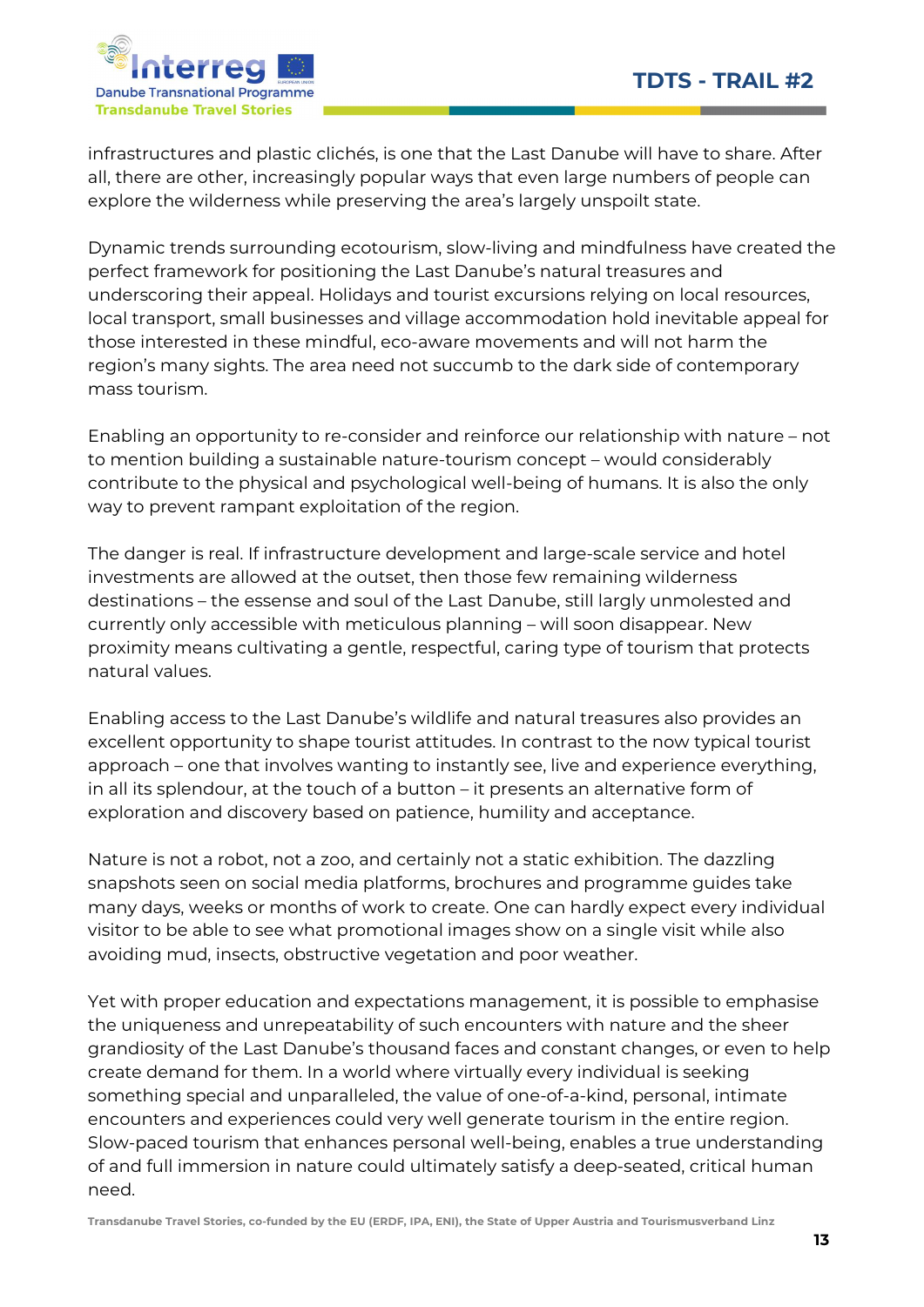

The Last Danube wilderness talks to everyone, tells her stories to anyone willing to listen. She says different things, in different ways, every time – and that is precisely what makes her so incredibly appealing.



# IV. APPENDIX – trail destinations & points of interest

### THE HEART OF THE DANUBE

# A pristine wetland, treasure-trove of undulating reeds and vibrant natural life: the unique, romantic world of Kopački Rit (HR)

#### White Water-Lily Boardwalk & Interactive Exhibition

Curious nature-lovers eager to explore the wetland wilderness have several options here. The trail features educational signage with images and descriptions of plants, animals and information about the wetland habitat, enriching one's experience of the wetland eco-system.

#### Sakadaš tourist dock

Those eager to get to know the true, breathtaking wilderness of Kopački Rit are advised to take a water route instead. Docked on Sakadaš Lake is a silent electric tourist boat ready to guide visitors to the very heart of the Danube. The trip includes a slow glide through the "New Canal", past islands with a large cormorant colony. Kopački Rit is known for its bare trees full of cormorant nests.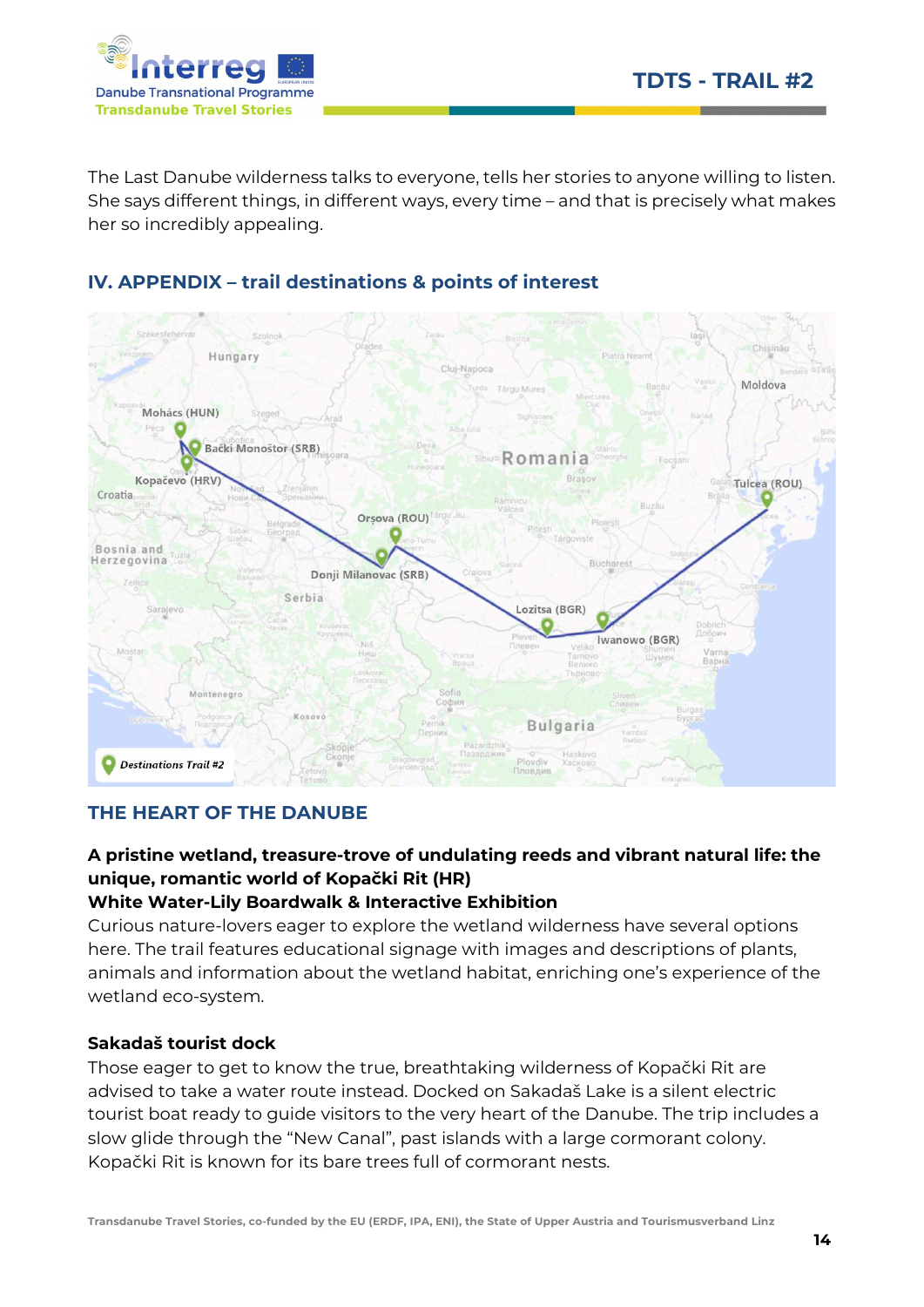

### Cycling in Kopački Rit Nature Park

This beautiful, 30-kilometre-long cycle route starts at Kopački Rit Visitor Centre and continues through one of the most verdant forests and striking river settings in all of Croatia.

### Tikveš Castle Complex

It would be a shame to visit Kopački Rit without learning something of the area's history, particularly that of Tikveš Castle. Locals refer to the residence as "Tito's castle" on account of the late, former Yugoslav president Josip Broz, commonly known as Tito. The palace grounds were reputedly one of Tito's favourite hunting spots. A significant cult of personality developed around Tito, and locals take pride in Tito's visits to the area.

#### Educational trail "Stari brijest" (Old Elm)

Not far from the castle is the "Stari brijest" educational trail, named after a 300-year-old elm tree. Its respectable lifespan far surpasses that of any other elm tree in this forest or any other in the area.

#### Village Kopačevo

Kopačevo, a village located at the edge of Kopački Rit Nature Park, lights up the Baranja region in early autumn. The village's traditional Fishermen's Days in mid-September are the most visited September tourist event in the area.

#### Ethno-village Karanac

Karanac has an ancient feel – every house has its own history and unique story, one that involves a gradual passing from generation to generation. Its unique way of life has been kept far away from the hustle and bustle of urban life. Those on the lookout for slow, sustainable experiences are advised to eat here, go for a ride in the village's original country carriage and stay in one of its restful, authentically decorated rooms.

### Gornje Podunavlje (SRB)

The "Gornje Podunavlje", "Bagremara", "Obedska Bara", "Koviljsko-Petrovaradinski Rit" and "Deliblatska Peščara" nature reserves are intact natural beauties and a testament to our ability to keep natural treasures for future generations. A visit to one of these protected areas is a welcome repite from city life, an opportunity to spend active quality time in nature.

### Monsters at the heart of the Danube: the legendary Busó Parade (HU)

Visitors admiring unique natural treasures in the lower part of the river might want to head across the border to Hungary for a day or two. This cultural attraction is an absolute must-see.

#### Busó Parade – Busó tradition – Busó Yard

The Busó Parade or 'Busójárás' is a world-famous folk celebration of the Šokac people in the town of Mohács, and dates back to the 18th century. According to legend, Šokac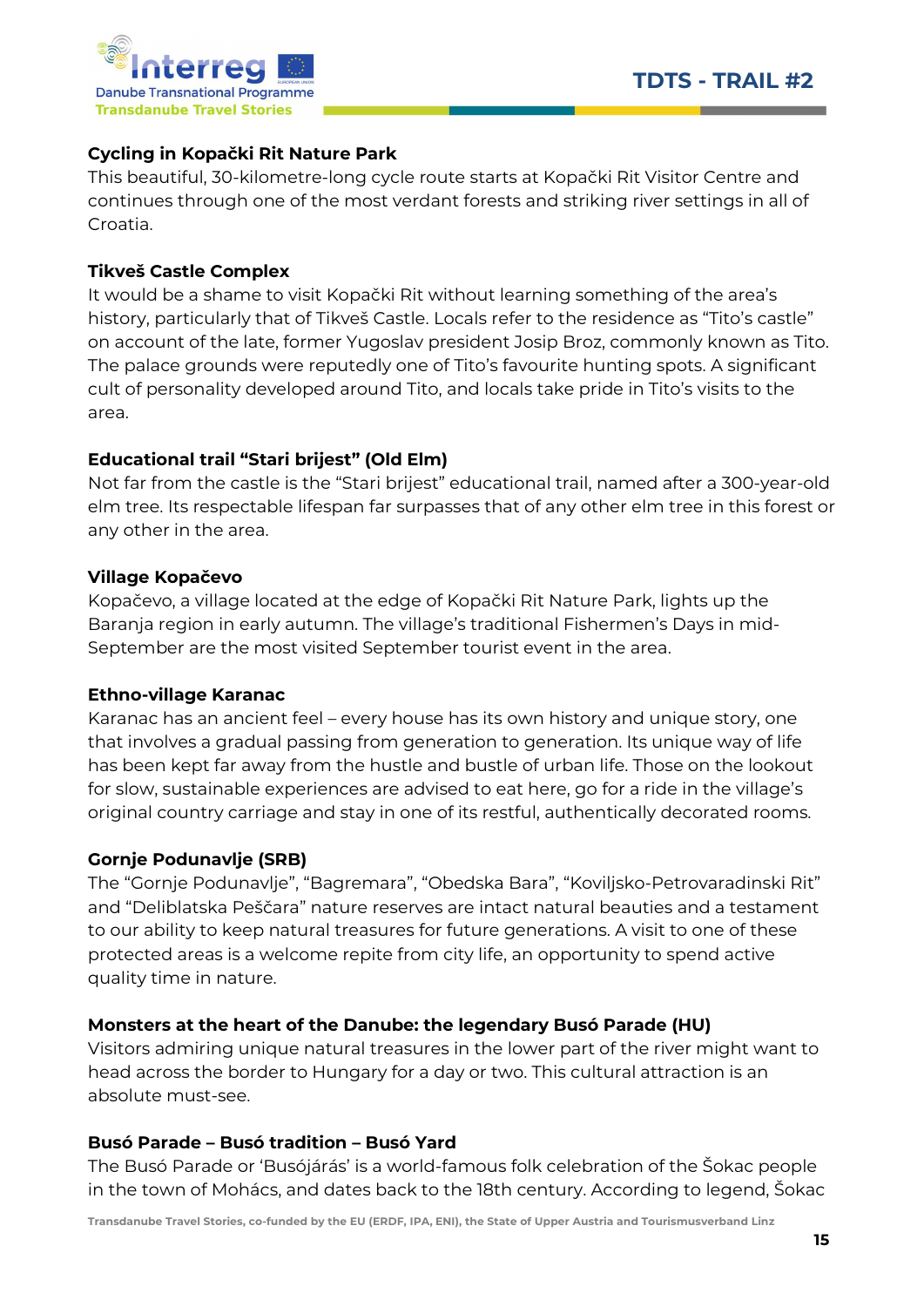

men fleeing the plunder and destruction of Ottoman troops abandoned Mohács to live on the moorland of Mohács Island instead. Returning to town at night, they crossed the Danube by boat and – dressed in terrifying masks and making as much noise as possible with instruments – drove the Ottoman soldiers from town. Though the procession itself is traditionally held in February, tourists visiting Mohács at other times can visit Busóudvar, a cultural centre devoted to the centuries-old carnival tradition. The museum offers a taste of the parade's unique atmosphere and provides insight into local craftsmen's year-round activities building up to the event.

#### Kanizsai Dorottya Museum

This ethnographic and local history museum dedicated to the town of Mohács and its surroundings offers a broad perspective on the region and its people. It is also the main museum devoted to the Croatian, Serbian and Slovenian minorities in Hungary.

#### Mohács National Memorial

This national memorial is not to be missed. On the 29th August 1526, a tragic day in Hungarian history, outnumbered Christian troops faced and were defeated by the invading Ottoman army in a fateful battle. Visitors to the seven-hectare area are treading on sacred ground. The memorial park is a living history book written in pain and dignity; vivid, tasteful symbols carved in wood and stone are harmoniously enhanced and enlivened by technological elements, including a number of virtualreality films in the visitor centre. An interactive exhibition introduces the battle of Mohács and the fate of the Hungarian nation.

#### Kölked – White Stork Museum

Inhabitants of Kölked, located south of Mohács, have lived with storks for hundreds of years. Located at the fringes of the Danube floodplain, the village has always been a safe place for white storks to nest and feed. The White Stork Museum is the only one of its kind in Europe and an absolute delight.

### Boki-Duna – fishermen's outdoor exhibition

A perfect tourist highlight off the beaten path. This beautiful waterside area was once an overdeveloped bend of the Danube. An interactive, informative outdoor fishing exhibition offers visitors a glimpse of this spot as it existed 500 years ago. Peer into an ancient aquatic world.

# CLASH OF FORCES – THE IRON GATES

#### Prehistoric time machine – Lepenski Vir

Lepenski Vir, a Paleolithic site on the banks of the Danube, is proof that the local culture developed social relations, architecture and art more than six thousand years ago.

#### Golubac Fortress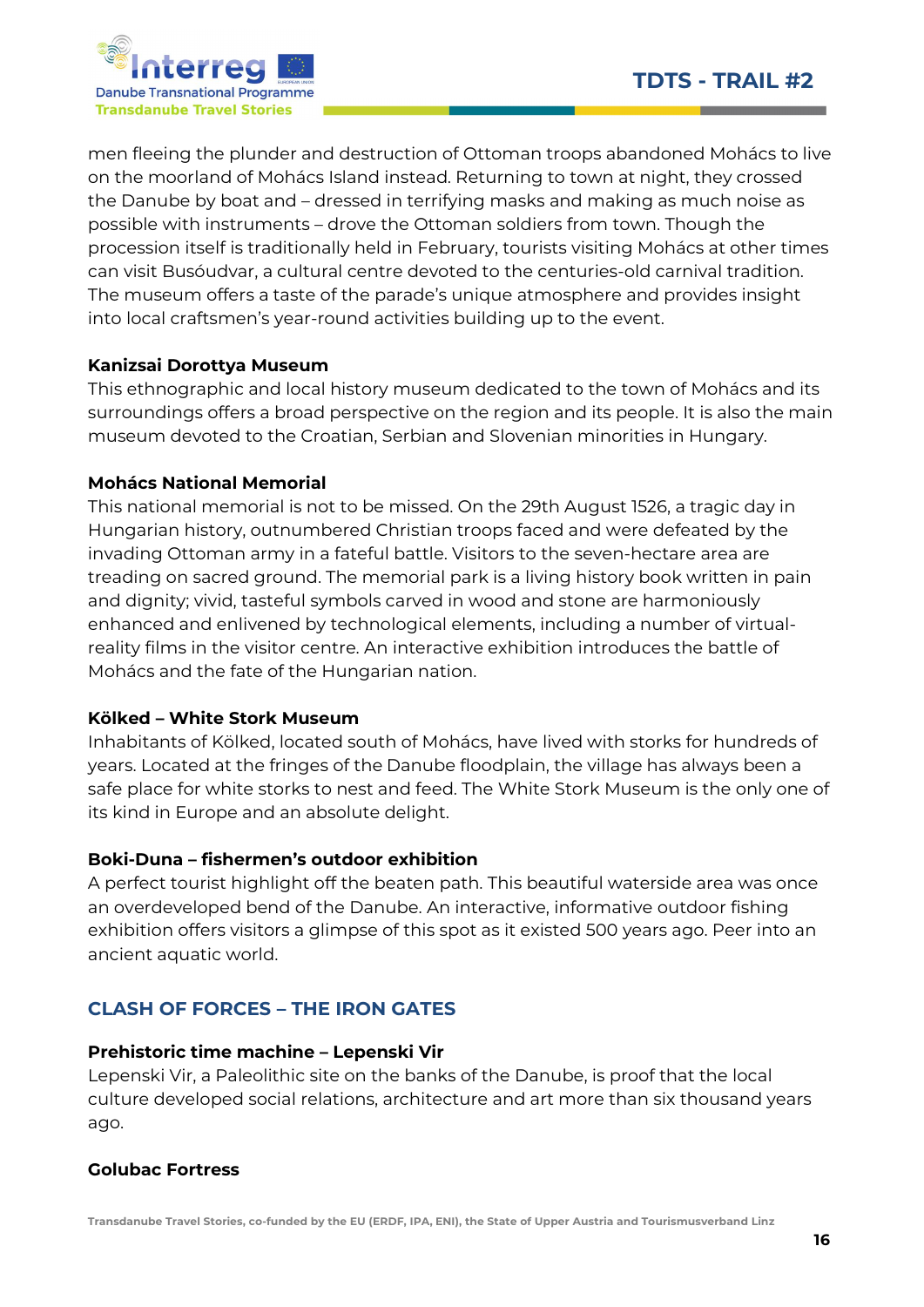

Remains of the medieval fortified town of Golubac are located on the right bank of the Danube, in a very inaccessible place that marks the entrance to the Đerdap Gorge from the west.

#### Miraculous Tumane Monastery

Visitors travelling the shores of the Last Danube near the gorges, a unique natural tunnel, have access to the Boljetin River Canyon.

#### Famous Boljetin

The path leading over the bridge at the upstream part of the Boljetin gorge continues straight onto an old asphalt road along the river. The road slowly unfurls under beautiful vegetation in the direction of Boljetin Hill. Once they have reached the canyon, visitors can opt to follow a well-maintained, slightly more demanding path to Viewpoint Greben, a renowned spot offering an unrivalled look at the power and mystery of the Danube.

#### Veliki Štrbac hiking trail

This trail leads through the most attractive part of Đerdap National Park and ends at Veliki Štrbac. At an altitude of 768 m, Veliki Štrbac is the highest peak of Miroč Mountain and provides a beautiful view of the Danube at its narrowest point.

#### Viewpoint Ploče

This viewing spot in Đerdap National Park consists of the smooth space just above Mali Kazan Canyon and a limestone plateau under the Veliki Strbac summit. Ploče offers a unique view of the Danube and acquaints visitors with the Veliki Kazan gorge.

# A TRUE NATURE SHOW – PERSINA AND THE DANUBE DELTA

#### The "undiscovered land" of the Lower Danube, Persina Nature Park

Northern Bulgaria, particularly the Danube river valley in the central northern part of the country, is often terra incognita for tourists. It is a vast, fascinating, hidden oasis teeming with wildlife. Untouched by human activity, its biodiversity is intertwined with a rich cultural heritage and remnants of the past. Though an island viewed from the Danube's shore may look beautiful and harmonious, setting foot on those islands is a different sensation altogether. A wild island is sacred ground. Home to pristine nature, it is a place where time is in nature's hands alone and people can do little about it. Of course, not all islands along the river are accessible and hospitable for visitors. Many resemble a flooded forest with climbing plants, marshes and very difficult terrain.

#### Walking and cycling in the Kaykusha Marsh

The Kaykusha Protected Area wetland is located right on the southern border of its territory and includes a stunning marsh.

### Cycling in the vicinity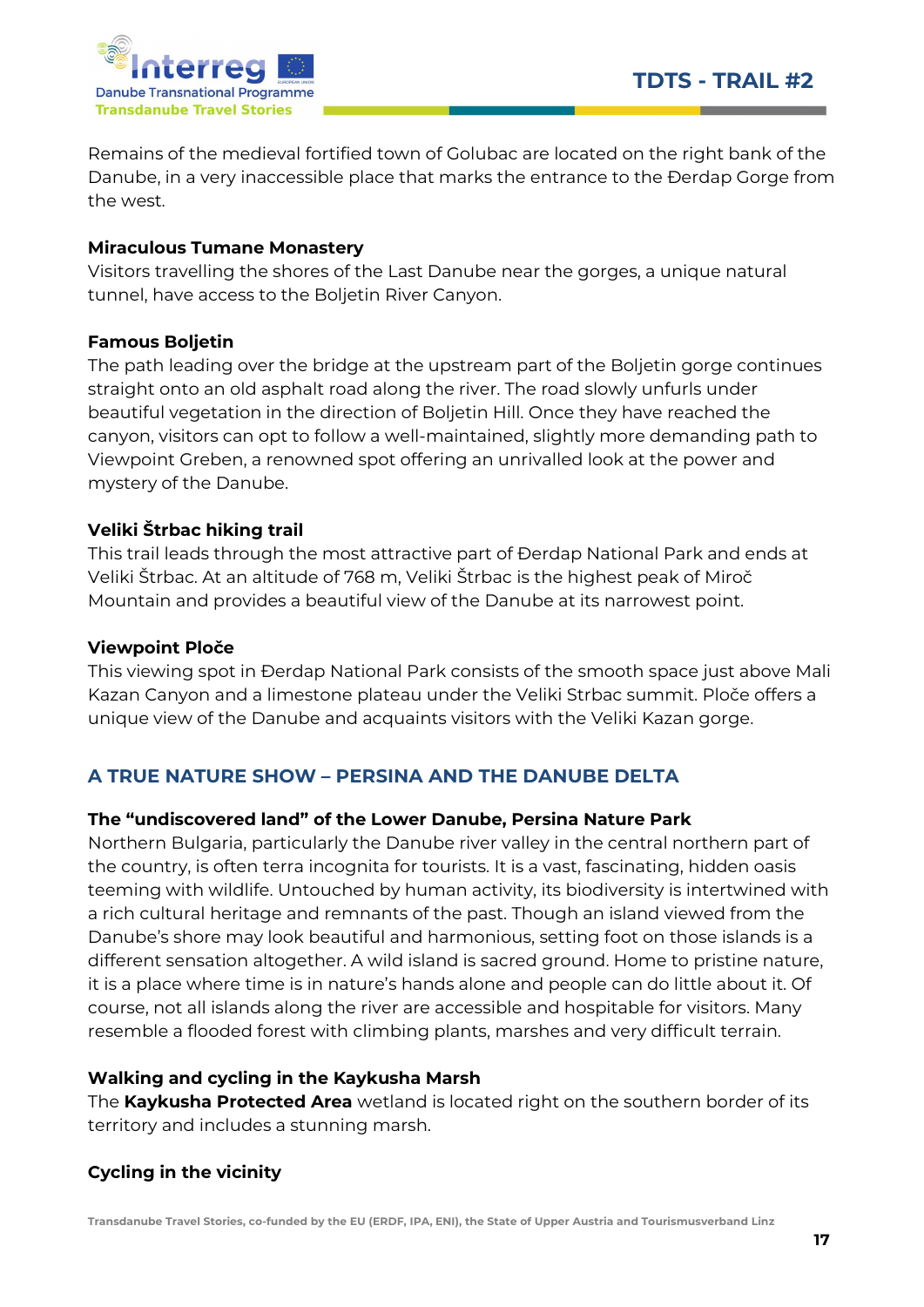

It is a unique experience to explore the area on bicycle. Before entering the Bulgarian port town of Ruse, why not take a turn into **Rusenski Lom Nature Park**! The river known as Rusenski Lom is the last major right-side tributary of the Danube before it meets (the still distant) waters of the Black Sea. The remoteness of its canyon appealed to monks, who founded cave monasteries there between the 12th and the 14th centuries. A number of churches and hermitages were carved into the canyon's rocky sides.

### The high point of the Danube nature show – the Danube Delta

Here, the Danube hosts a world untouched by the rhythms of the modern world, one where time is governed by other rules. The calm, serene Danube Delta is at the end of the Danube, stretching into the Black Sea. It is here that the river ends its 2,860 kilometre journey from its source in Germany's mountainous Black Forest. A varied, verdant landscape awaits with limitless expanses of reeds, lakes, channels, islands, tropical-looking forests with luxuriant vegetation and sand dunes, natural landscapes that seem pulled from the illustrated pages of fantastical storybooks.

### Letea and Caraorman forests

No Lower Danube holiday is complete without a trip to the oldest nature reserve in Romania. Protected since 1930, these forests in the northern part of the Danube Delta are an absolute highlight. Grown among sand dunes and presenting in the form of 10– 250-metre-wide strips (hasmac), their woods consist mainly of oak, grey oak, white poplar, swamp ash, silver lime and elm trees.

# The strictly protected Sărături–Murighiol

Located near the Romanian village of Murighiol, this area is a must for birdwatchers.

# Wild beaches of the Black Sea coast

This area boasts one of the Black Sea's most beautiful beaches. Visit to enjoy wide, long stretches of beach with fine sand, calm and shallow seas, but also sections of interesting vegetation and shells. The stunning, relaxing views these beaches offer will not be forgotten. Coastal areas interesting for tourists include those in Sulina, Sfântu Gheorghe, Gura Portiței and Vadu-Corbu-Midia – gorgeous spots with a number of attrative leisure options.

# Travel channels on the Danube Delta by boat

A journey along this complicated system of channels is an experience of complete immersion in utterly pristine nature. Its beauty is simply breathtaking. This is a place where nature has the final word.

### The Danube Delta Eco-Tourism Museum Centre

This museum centre is located near the town promenade along the Danube. It joins an art museum and an ethnography museum, a Muslim mosque and other area heritage buildings to form the cultural hub of Tulcea, the town at the gates of the Danube Delta.